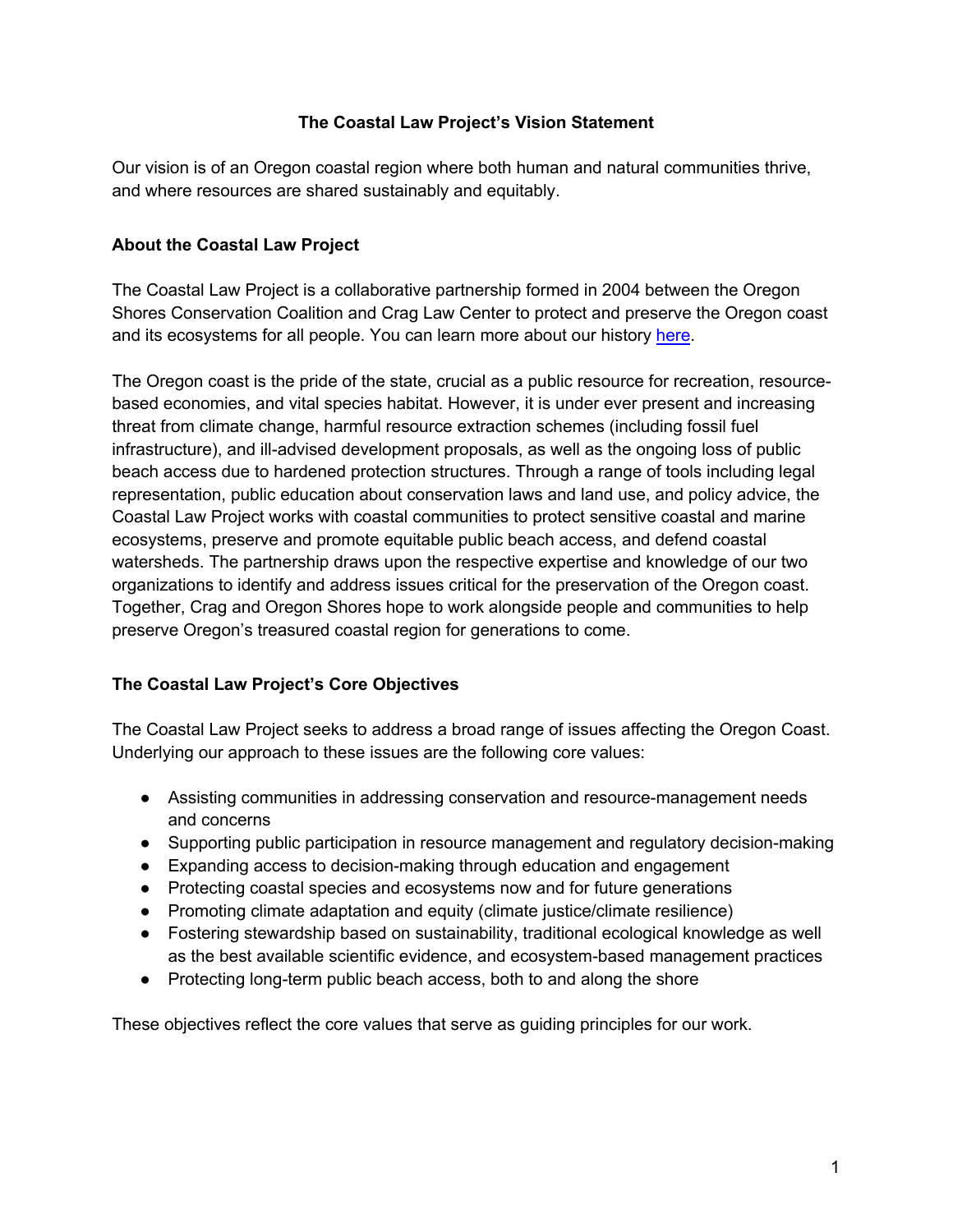# **The Coastal Law Project - Justice, Equity, Diversity & Inclusion (JEDI)**

Since its inception in 2004, the Coastal Law Project partnership has focused on supporting grassroots, community-based efforts to protect and defend the Oregon coast. But not all people have an equal voice in decision-making that affects our environment and our communities. The coast, as everywhere in Oregon and America, has a history of injustice toward indigenous peoples, systemic racism, and corporate dominance, leading to unequal access to social, political, and economic power. These systemic problems persist today. A vision of the Oregon coast where everyone is welcome on the beaches, waters, and natural areas—regardless of race, ethnicity, income, class, gender, and immigration-status—is cannot be realized until all people have equitable access to environmental justice. To realize the Coastal Law Project's mission, we must help to elevate the voices of those who bear a disproportionate burden of environmental harm and who have been historically underrepresented in environmental decision-making, including Black, Latinx, Indigenous, and lower-income communities.

The Coastal Law Project is committed to ensuring that all people are welcomed and have a seat at the table when it comes to protecting the Oregon coast's natural communities, ecosystems, and landscapes as well as preserving access to these special places in an ecologically sustainable way. We are working to better address the ways racial and class inequity play out in Oregon coastal environmental advocacy, internally and externally. Implementing justice, equity, diversity and inclusion principles will allow us to use our limited resources for the greatest impact, create space for new leaders, improve our own thinking and approach to our work, confront injustice, and cultivate a culture of compassion within our organizations. We can use our power and position to promote these values and remain focused on the needs of coastal communities.

# **The Coastal Law Project's JEDI Commitments**

Here is our current approach to accounting for, integrating, and expanding justice, equity, diversity, and inclusion in our work:

- We will consistently implement justice, equity, diversity, and inclusion (JEDI) principles into our work, process, and communications. We will prioritize time and resources to support equity and inclusion within our organizations as well as with the public and communities we serve.
- We will actively engage, listen, and help to elevate diverse voices in coastal communities. Whenever possible, we will center the voices of growing Latinx as well as other communities of color and low-income communities on the coast, as these perspectives will be key to generating sustainable solutions to environmental challenges, effective responses to climate change, and achieving environmental justice.
- We will create more intentional ways to engage, build relationships, and collaborate with organizations on the coast or working on coast-related issues led by people of color.